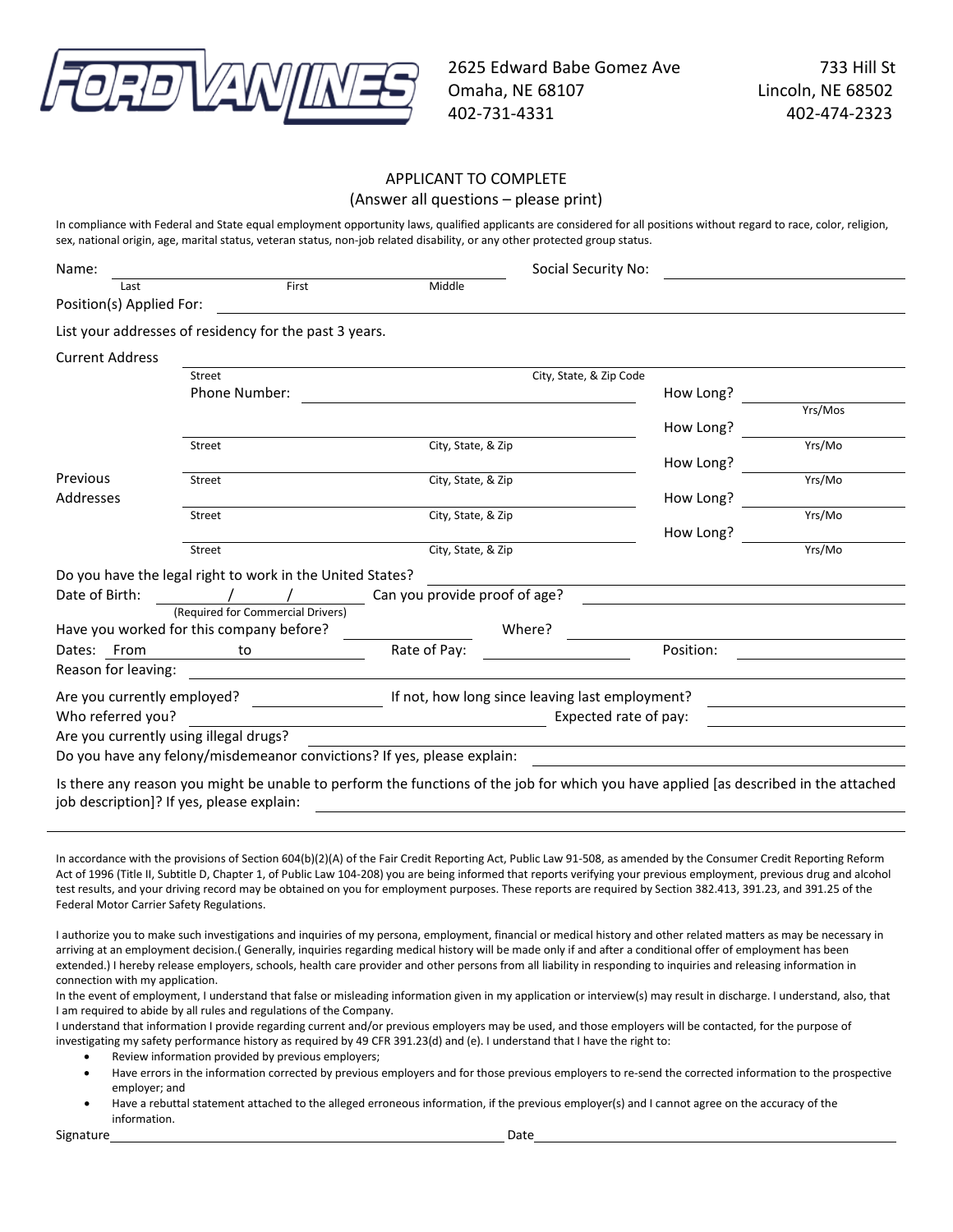### EMPLOYMENT HISTORY

All applicants to drive in interstate commerce must provide the following information on all employers during the preceding 3 years. List complete mailing address.

Applicants to drive a commercial motor vehicle  $^1$  in intra- or interstate commerce shall also provide an additional 7 years' information on those employers for whom the applicant operated such a vehicle.

### (Note: List employers in reverse order beginning with the most recent. Add another sheet as necessary.)

| <b>EMPLOYER</b>                                                                                                          |               |                           | <b>DATE</b>                   |     |
|--------------------------------------------------------------------------------------------------------------------------|---------------|---------------------------|-------------------------------|-----|
| Name:                                                                                                                    |               | FROM<br>MO.               | TO<br>MO                      | YR. |
| Address:                                                                                                                 |               | POSITION HELD             |                               |     |
| City:<br>State:                                                                                                          | Zip:          | SALARY / WAGE             |                               |     |
| <b>Contact Person:</b>                                                                                                   | Phone Number: | <b>REASON FOR LEAVING</b> |                               |     |
| Were you subject to the FMCSRs <sup>2</sup> while employed?<br>$\Box$ Yes                                                | $\square$ No  |                           |                               |     |
| Was your job designated as a safety-sensitive function in any DOT-regulated mode subject to the drug and alcohol testing |               |                           |                               |     |
| requirements of 49 CFR Part 40?<br>$\Box$ Yes<br>$\square$ No                                                            |               |                           |                               |     |
|                                                                                                                          |               |                           |                               |     |
| <b>EMPLOYER</b>                                                                                                          |               | FROM                      | <b>DATE</b><br>TO             |     |
| Name:                                                                                                                    |               | MO.<br>POSITION HELD      | MO.                           | YR. |
| Address:                                                                                                                 |               | SALARY / WAGE             |                               |     |
| City:<br>State:                                                                                                          | Zip:          | <b>REASON FOR LEAVING</b> |                               |     |
| <b>Contact Person:</b>                                                                                                   | Phone Number: |                           |                               |     |
| Were you subject to the FMCSRs <sup>2</sup> while employed?<br>$\Box$ Yes                                                | <b>UNO</b>    |                           |                               |     |
| Was your job designated as a safety-sensitive function in any DOT-regulated mode subject to the drug and alcohol testing |               |                           |                               |     |
| requirements of 49 CFR Part 40?<br>$\square$ No<br>$\Box$ Yes                                                            |               |                           |                               |     |
| <b>EMPLOYER</b>                                                                                                          |               |                           | <b>DATE</b>                   |     |
| Name:                                                                                                                    |               | FROM<br>MO.               | TO<br>MO.                     | YR. |
| Address:                                                                                                                 |               | POSITION HELD             |                               |     |
| City:<br>State:                                                                                                          | Zip:          | SALARY / WAGE             |                               |     |
| <b>Contact Person:</b>                                                                                                   | Phone Number: | <b>REASON FOR LEAVING</b> |                               |     |
| Were you subject to the FMCSRs <sup>2</sup> while employed?<br>$\Box$ Yes                                                | $\square$ No  |                           |                               |     |
| Was your job designated as a safety-sensitive function in any DOT-regulated mode subject to the drug and alcohol testing |               |                           |                               |     |
| requirements of 49 CFR Part 40?<br>$\Box$ Yes<br>$\square$ No                                                            |               |                           |                               |     |
|                                                                                                                          |               |                           |                               |     |
| <b>EMPLOYER</b>                                                                                                          |               | FROM                      | <b>DATE</b><br>T <sub>O</sub> |     |
| Name:                                                                                                                    |               | MO.<br>POSITION HELD      | MO.                           | YR. |
| Address:                                                                                                                 |               | SALARY / WAGE             |                               |     |
| City:<br>State:                                                                                                          | Zip:          | <b>REASON FOR LEAVING</b> |                               |     |
| <b>Contact Person:</b>                                                                                                   | Phone Number: |                           |                               |     |
| Were you subject to the FMCSRs <sup>2</sup> while employed?<br>$\Box$ Yes                                                | $\square$ No  |                           |                               |     |
| Was your job designated as a safety-sensitive function in any DOT-regulated mode subject to the drug and alcohol testing |               |                           |                               |     |
| requirements of 49 CFR Part 40?<br>$\square$ No<br>$\Box$ Yes                                                            |               |                           |                               |     |
| <b>EMPLOYER</b>                                                                                                          |               |                           | <b>DATE</b>                   |     |
| Name:                                                                                                                    |               | <b>FROM</b>               |                               |     |
| Address:                                                                                                                 |               | MO.<br>POSITION HELD      | MO.                           | YR. |
| City:<br>State:                                                                                                          | Zip:          | SALARY / WAGE             |                               |     |
| Contact Person:                                                                                                          | Phone Number: | <b>REASON FOR LEAVING</b> |                               |     |
| Were you subject to the FMCSRs <sup>2</sup> while employed?<br>$\Box$ Yes                                                | $\square$ No  |                           |                               |     |
| Was your job designated as a safety-sensitive function in any DOT-regulated mode subject to the drug and alcohol testing |               |                           |                               |     |
| requirements of 49 CFR Part 40?<br>$\Box$ Yes<br>$\square$ No                                                            |               |                           |                               |     |
|                                                                                                                          |               |                           |                               |     |

1. Includes vehicles having a GVWR of 26,001 lbs or more, vehicles designed to transport 16 or more passengers (including the driver), or any size vehicle used to transport hazardous materials in a quantity requiring placarding.

2. The Federal Motor Carrier Safety Regulations (FMCSRs) apply to anyone operating a motor vehicle on a highway in interstate commerce to transport passengers or property when the vehicle: (1) weighs or has a GVWR of 10,001 lbs or more, (2) is designed or used to transport more than 8 passengers (including the driver), OR (3) is of any size and is used to transport hazardous materials in a quantity requiring placarding.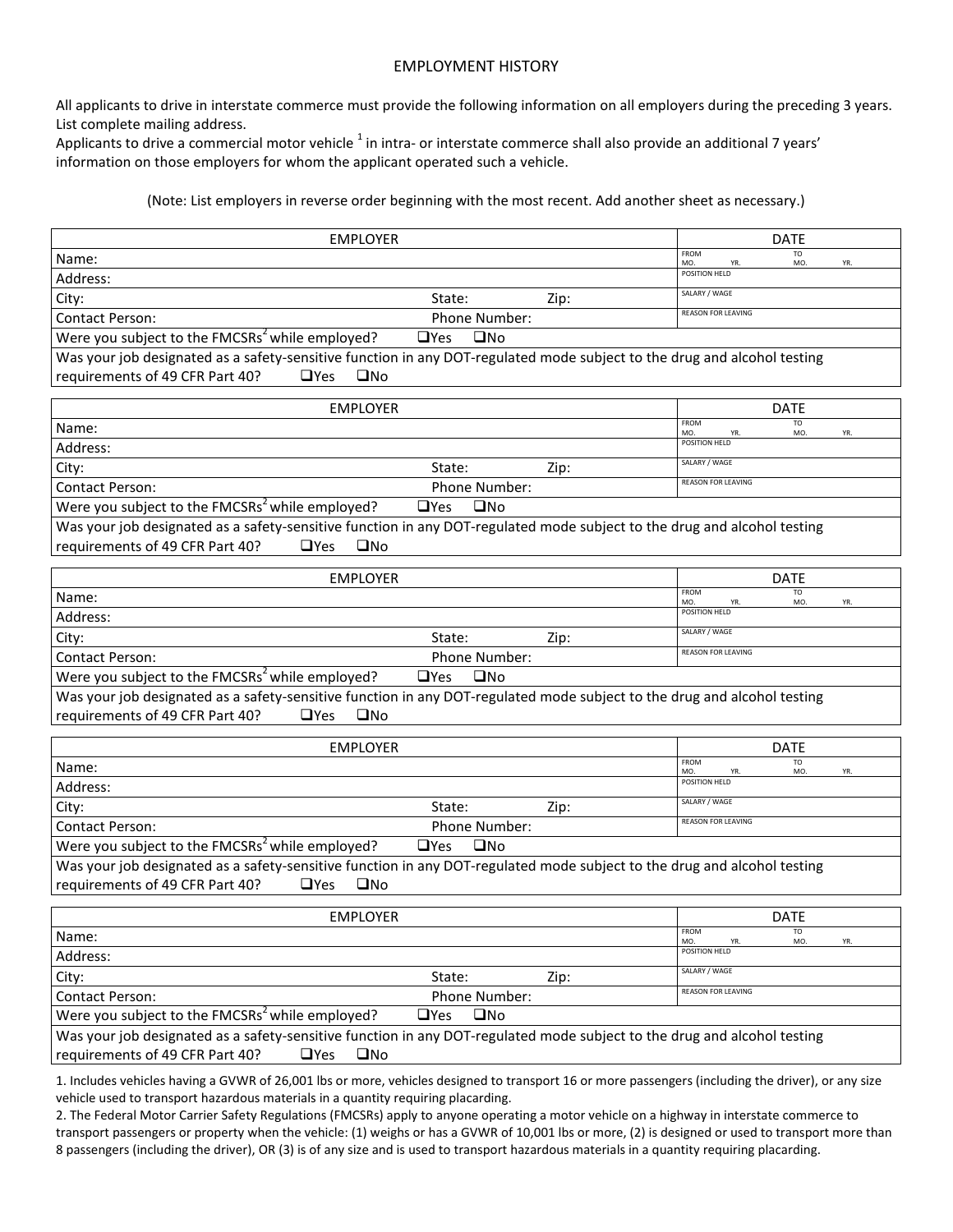#### **ACCIDENT RECORD** for the past 3 years or more. If none, write "**NONE**".

| (Attach sheet if more space is needed.) |       |                                  |                   |                 |                  |  |  |  |
|-----------------------------------------|-------|----------------------------------|-------------------|-----------------|------------------|--|--|--|
|                                         |       | NATURE OF ACCIDENT               |                   |                 | <b>HAZARDOUS</b> |  |  |  |
|                                         | Dates | (Head-on, rear-end, upset, etc.) | <b>FATALITIES</b> | <b>INJURIES</b> | Material spill   |  |  |  |
| Last Accident                           |       |                                  |                   |                 |                  |  |  |  |
| Next Previous                           |       |                                  |                   |                 |                  |  |  |  |
| Next Previous                           |       |                                  |                   |                 |                  |  |  |  |

**TRAFFIC CONVICTIONS** and forfeitures for the past 3 years (other than parking violations). If none, write "**NONE**".

(Attach sheet if more space is needed.)

| Location | Date | Charge | Penalty |
|----------|------|--------|---------|
|          |      |        |         |
|          |      |        |         |
|          |      |        |         |
|          |      |        |         |

#### **EXPERIENCE AND QUALIFICATIONS – DRIVER**

|                               | State | License No.                                                                          | Class | Endorsement(s) | <b>Expiration Date</b> |
|-------------------------------|-------|--------------------------------------------------------------------------------------|-------|----------------|------------------------|
| <b>Driver</b>                 |       |                                                                                      |       |                |                        |
| licenses or                   |       |                                                                                      |       |                |                        |
| permits held<br>in the past 3 |       |                                                                                      |       |                |                        |
| years                         |       |                                                                                      |       |                |                        |
|                               |       |                                                                                      |       |                |                        |
|                               |       | Have you ever been denied a license, permit or privilege to operate a motor vehicle? |       | ∩וב<br>JYes    |                        |

 $\nu$ e you ever been denied a license, permit, or privilege to operate a motor vehicle?  $\Box$  Yes

B. Has any license, permit, or privilege ever been suspended or revoked?  $\Box$  Yes  $\Box$  No If the answer to either A or B is yes, give details:

| <b>DRIVING EXPERIENCE (Check yes or no)</b> |                      |                                |            |              |                             |  |  |
|---------------------------------------------|----------------------|--------------------------------|------------|--------------|-----------------------------|--|--|
|                                             |                      |                                |            | <b>DATES</b> | <b>APPROX. NO. OF MILES</b> |  |  |
| <b>CLASS OF EQUIPMENT</b>                   |                      | <b>CIRCLE TYPE</b>             | FROM (M/Y) | TO (M/Y)     | (TOTAL)                     |  |  |
| <b>Straight Truck</b>                       | $\Box$ Yes $\Box$ No | (Van, Tank, Flat, Dump, Refer) |            |              |                             |  |  |
| <b>Tractor and Semi-Trailer</b>             | □Yes □No             | (Van, Tank, Flat, Dump, Refer) |            |              |                             |  |  |
| Tractor - Two Trailers                      | $\Box$ Yes $\Box$ No | (Van, Tank, Flat, Dump, Refer) |            |              |                             |  |  |
| Tractor - Three Trailers                    | □Yes □No             | (Van, Tank, Flat, Dump, Refer) |            |              |                             |  |  |
| Motorcoach - School Bus                     | $\Box$ Yes $\Box$ No | (More than 8 passengers)       |            |              |                             |  |  |
| Motorcoach - School Bus                     | □Yes □No             | (More than 15 passengers)      |            |              |                             |  |  |
| Other                                       |                      |                                |            |              |                             |  |  |

List states operated in for last five years:

Show special courses or training that will help you as a driver:

Which safe driving awards do you hold and from whom:

#### **EXPERIENCE AND QUALIFICATIONS – OTHER**

Show any trucking, transportation or other experience that may help in your work for this company

List courses and training other than shown elsewhere in this application

List special equipment or technical materials you can work with other than those already shown

| <b>EDUCATION</b>                                                                                                                                                                                   |                               |                   |                 |  |  |  |  |
|----------------------------------------------------------------------------------------------------------------------------------------------------------------------------------------------------|-------------------------------|-------------------|-----------------|--|--|--|--|
| Circle highest grade completed:                                                                                                                                                                    | Elementary & Middle: 12345678 | High School: 1234 | College: $1234$ |  |  |  |  |
| Last school attended:<br>(NAME)                                                                                                                                                                    |                               | (CITY / STATE)    |                 |  |  |  |  |
| TO BE READ AND SIGNED BY APPLICANT<br>This certifies that this application was completed by me and that all entries on it and information in it are true and complete to the best of my knowledge. |                               |                   |                 |  |  |  |  |
| Signature:                                                                                                                                                                                         |                               | Date:             |                 |  |  |  |  |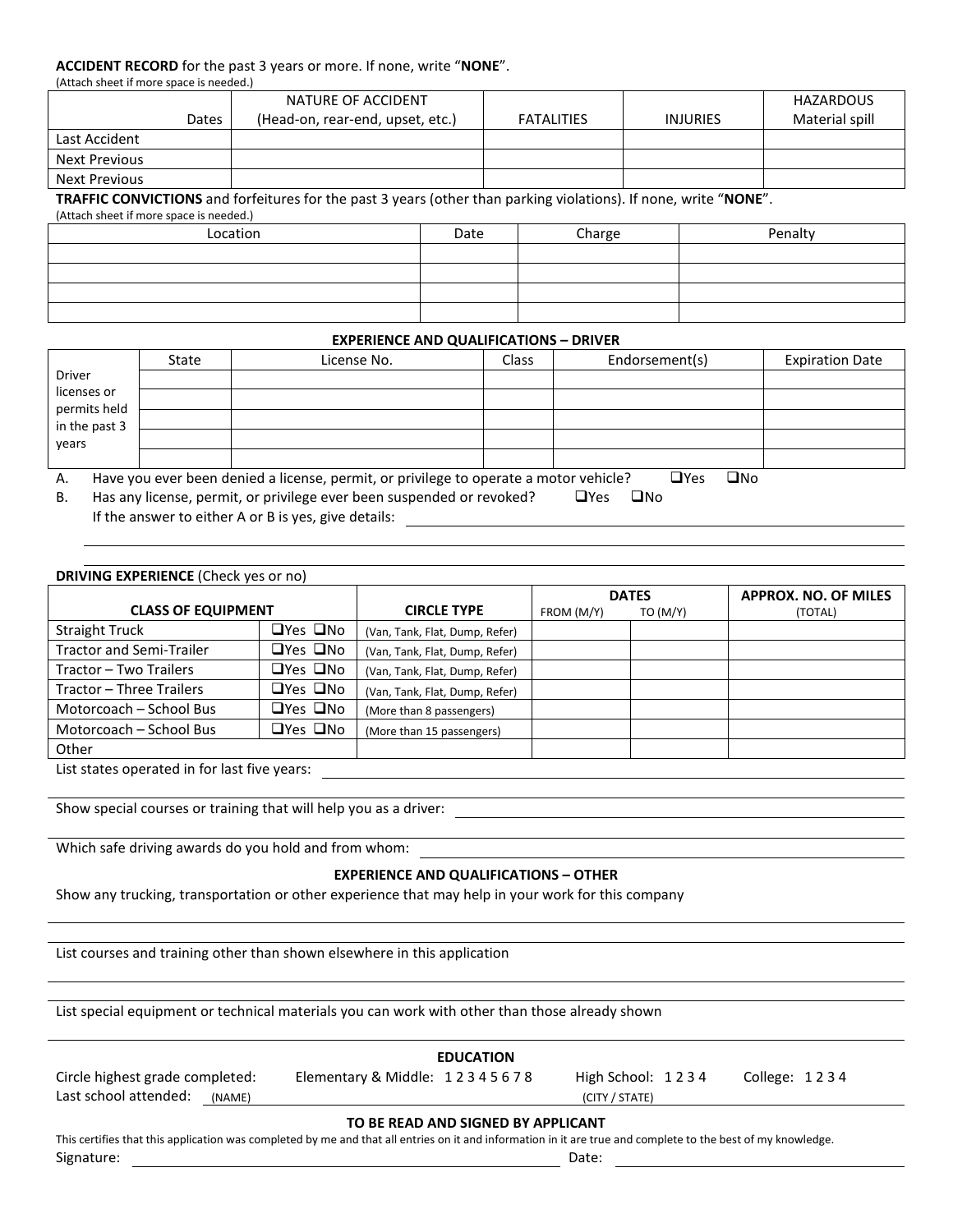## DUTIES & RESPONSIBILITIES:

- **1. PACKING:** To prepare and protect customer's household goods and other items for movement. Packing must be completed to the customer's satisfaction and within the company standards of performance.
- **2. LOADING:** Placing and padding of goods onto trucks or into storage containers so as to maximize load and minimize damage.
- **3. PAPERWORK:** You will be responsible for handling appropriate paperwork for each job, including but not limited to understanding and preparing legible inventories, obtaining appropriate signatures, and itemizing each function of the job required.
- **4. DELIVERY:** Removal of goods from truck or storage container and placement of items in delivery location (i.e., warehouse, customers' home, theater). Unpacking of all cartons and checking off of items from the prepared inventory to ensure customer receives all items as inventoried.
- **5. DRIVING:** Must be capable of driving company owned trucks around town as needed. Ford Van Lines may hire an employee without a CDL license with the condition that the employee works to obtain a CDL in which case the employee could be required to drive to other points within the state and/or other points in the US/Canada as dispatched by the company.
- **6.** Perform other duties as assigned by the immediate supervisor and other management as required.

## **I understand and agree that:**

- 1. Any material misrepresentation or deliberate omission of a fact in my application may be justified for refusal of, or if employed, terminated from employment.
- 2. It is my understanding that the company will make a thorough investigation of my entire work and personal history and may verify all data given in my application for employment, related papers, or oral interviews. I authorize such investigation and the giving and receiving of any information requested by the company and I release from liability any person giving or receiving any such information. I understand that falsification of this investigation may prevent my being hired, or if hired, may subject me to immediate dismissal.
- 3. I agree that this company may terminate my employment at any time without liability for wages or salary except such as may have been earned at the date of such termination. If requested by the management at any time, I agree to submit to search of my person or any truck that may be assigned to me, and I hereby waive all claims for damages of account on such examination.
- 4. Although management makes every effort to accommodate individual preferences, business needs may at times make the following conditions mandatory; overtime, shift work, a rotating work schedule, or a work schedule other than Monday thru Friday. I understand and accept these conditions of my continuing employment.
- 5. Every employee is subject to immediate termination if he/she becomes uninsurable due to traffic violations, irrespective of fault, on or off the job.

I further understand that this is an application for employment and that no employment contract is being offered.

I understand that if I am employed, such employment is an indefinite period of time and that the company can change wages, benefits and conditions at any time.

I have read and understand the above.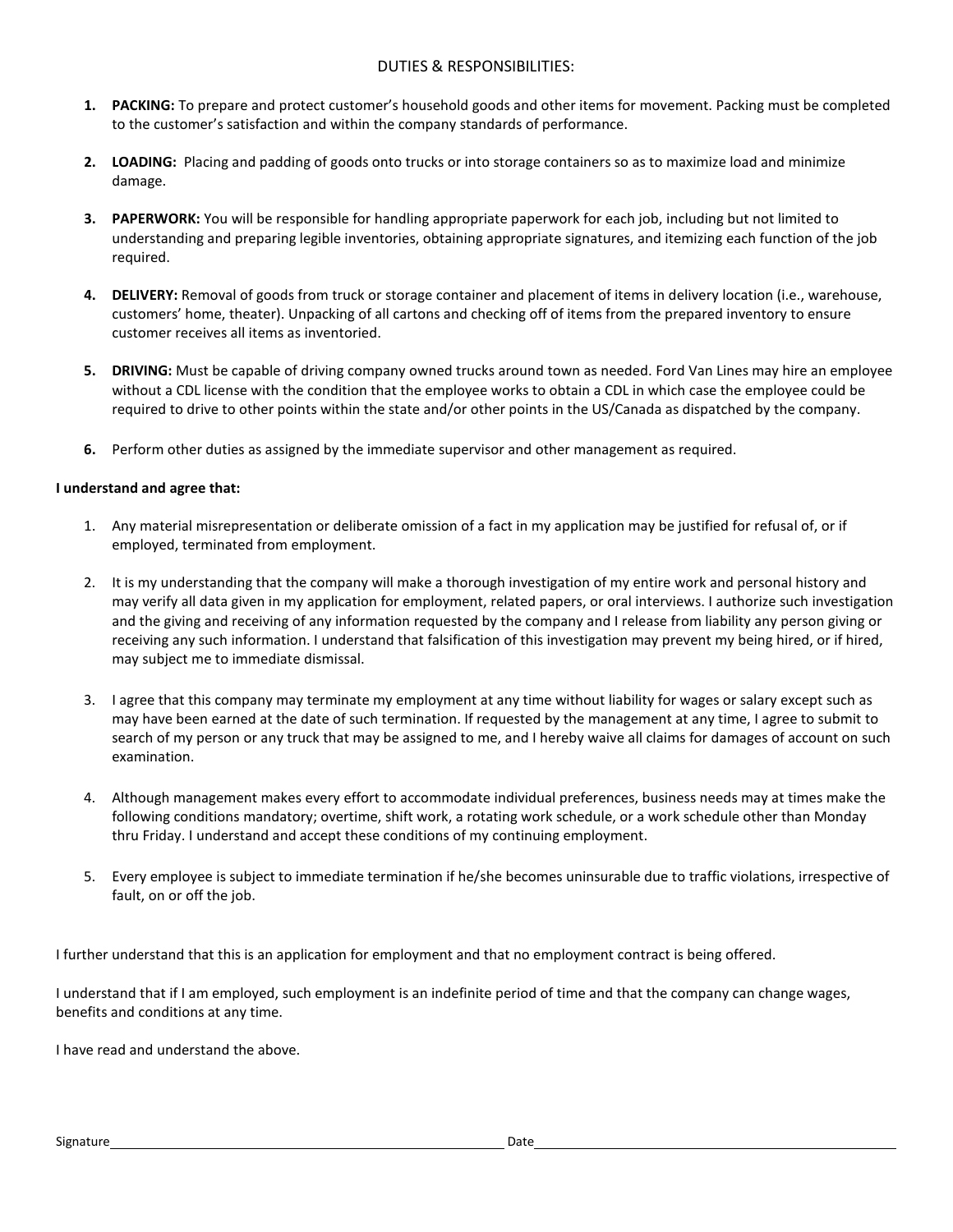

# REQUEST FOR INFORMATION FROM PREVIOUS EMPLOYER – Page 1

Applicant – Complete for each employer - Answer all questions in this section – Please Print

| <b>Applicant Name:</b> |                     |
|------------------------|---------------------|
| Date of Birth:         | Social Security No: |

I authorize Ford Van Lines, Inc. to make such investigations and inquiries of my persona, employment, financial or medical history and other related matters as may be necessary in arriving at an employment decision.( Generally, inquiries regarding medical history will be made only if and after a conditional offer of employment has been extended.) I hereby release employers, schools, health care provider and other persons from all liability in responding to inquiries and releasing information in connection with my application.

In the event of employment, I understand that false or misleading information given in my application or interview(s) may result in discharge. I understand, also, that I am required to abide by all rules and regulations of the Company. I understand that information I provide regarding current and/or previous employers may be used, and those employers will be contacted, for the purpose of investigating my safety performance history as required by 49 CFR 391.23(d) and (e). I understand that I have the right to:

- Review information provided by previous employers;
- Have errors in the information corrected by previous employers and for those previous employers to re-send the corrected information to the prospective employer; and
- Have a rebuttal statement attached to the alleged erroneous information, if the previous employer(s) and I cannot agree on the accuracy of the information.

| <b>Applicant Signature:</b> | <b>Witness Signature:</b> |
|-----------------------------|---------------------------|
| Date:                       | Date:                     |

### Previous Employer Information (To be completed by prospective employer):

| Previous Employer Name:         |       |     | City / State:                  |
|---------------------------------|-------|-----|--------------------------------|
| Dates applicant shows employed: | From: | To: |                                |
| Date Request Sent:              |       |     | Ford Van Lines Representative: |
|                                 |       |     |                                |

(Continued on Page 2)

Please return all pages of this form to Ford Van Lines, Inc., via fax at 402-474-0111 or by mail at the address listed above.